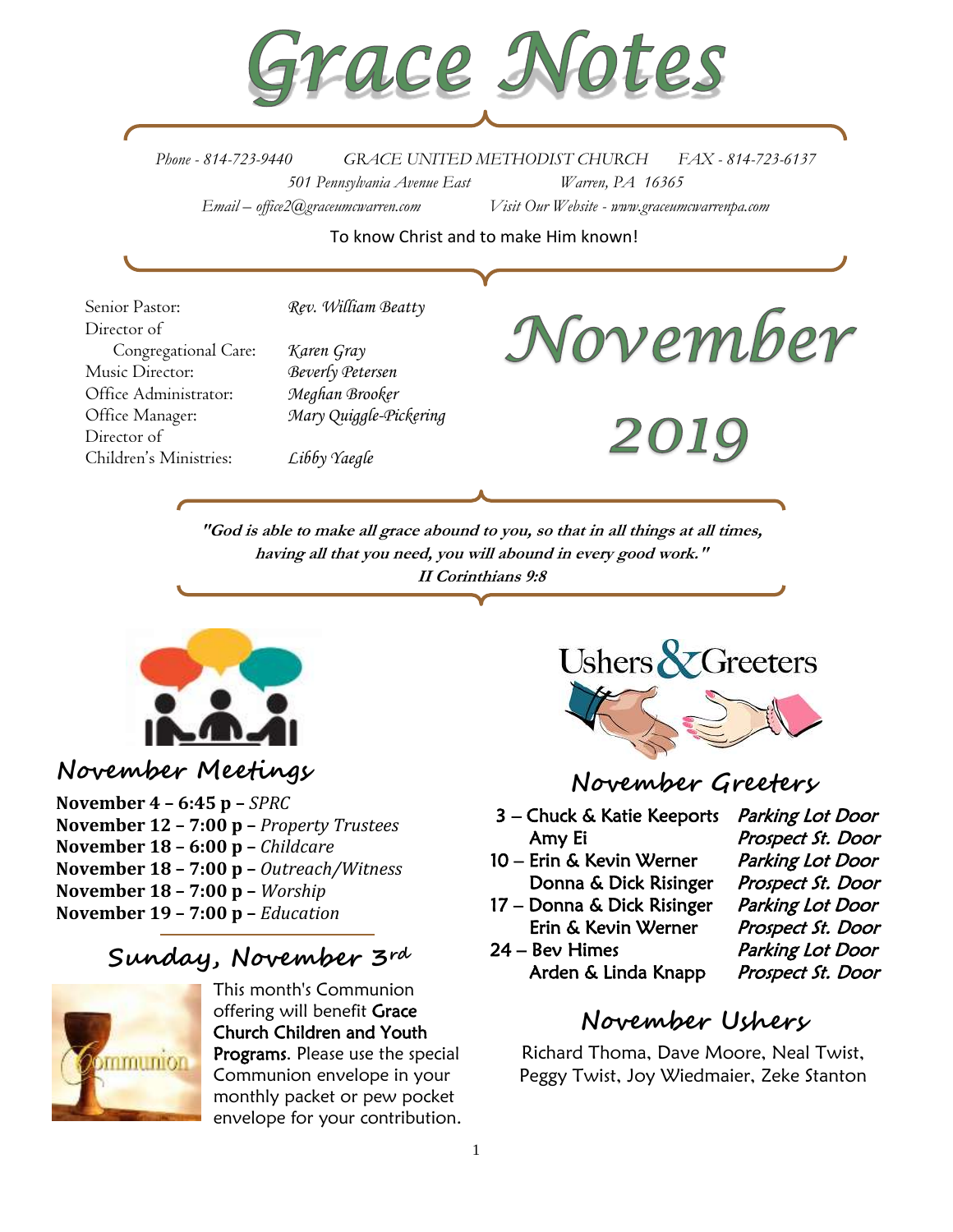**From the Pastor** 

# **Love Through Me**

n 1959 Rodgers and Hammerstein's stage version of *The Sound of Music* included an intro to the reprise of "Sixteen Going on Seventeen" that says this: I

> "A bell is no bell 'til you ring it, A song is no song 'til you sing it, And love in your heart wasn't put there to stay -

Love isn't love til you give it away."

My generation of country fans will recognize those words sounding an awful lot like Reba McEntire's "Love Isn't Love ('Til You Give It Away)" (from 1983!!).

There's a song by a duo called Jenny and Tyler that says this:

> "There is plenty on this earth to suit our needs,

But there will never ever be enough to satisfy our greed.

Weigh this heavy on me now til' I can hardly breathe.

Love through me. Love through me."

Here's the thread that runs through these for me. What I have – my talents, my resources, my love, my joy, my hope, even my salvation – isn't really much of anything until I give it away… Until I make it known and real in someone else's life.

Love. Remember being in Junior High and "loving" someone… that you never once talked to? Was it really love? When I tell Lori I love her, I am giving her something real and tangible. When I tell the girls I love them, it's not just something I think in my mind, but it's something I demonstrate with my life: for my wife and for my daughters and for all the people in my life. It's real. Because I give it away.

November is stewardship season. I suppose that's because of Thanksgiving. You know, we're all thinking about reasons to be thankful anyway, so it's a good time to be talking about generosity… And we will talk about money. But it's so much more than that. It's our spiritual gifts. Do you know how God has gifted you? Do you know *why* God has gifted you? It's about our interests and abilities. What are you good at? That's where you will probably make the greatest impact for the kingdom of God. It's about not hoarding and holding *anything* that God has blessed us with.

It's about living that love that God loves us with.

Love isn't love until I give it away.

God… Love through me.

In Christ's Love, Pastor Bill



hat a beautiful day! Rumor has it that tomorrow will be bad, so it's nice to celebrate it when we can! From now on every Sunday is a "notable" day. I was going to say "special day" – but every Sunday is special. There's Reformation, All Saints Day, Choir Retreat, Thanksgiving, Advent, Concert – dear gussie – where did the time go? W

The great Grace Choir has had a big month once again… all in one weekend. We said a final goodbye to one of our own: Alfred Moore – on October 12. When he was well, he was a great bass and a loyal and faithful member. I was always thinking that he would get better and rejoin the last row. Instead he joined front row-center of the Heavenly Choir, which has never sounded better!! We miss you Alfred, but you left a wonderful legacy of wife, sons, daughter, grandchildren, and nieces & nephews. Our sympathies go out to the whole Moore family.

The day after 20 of us sang for the funeral, we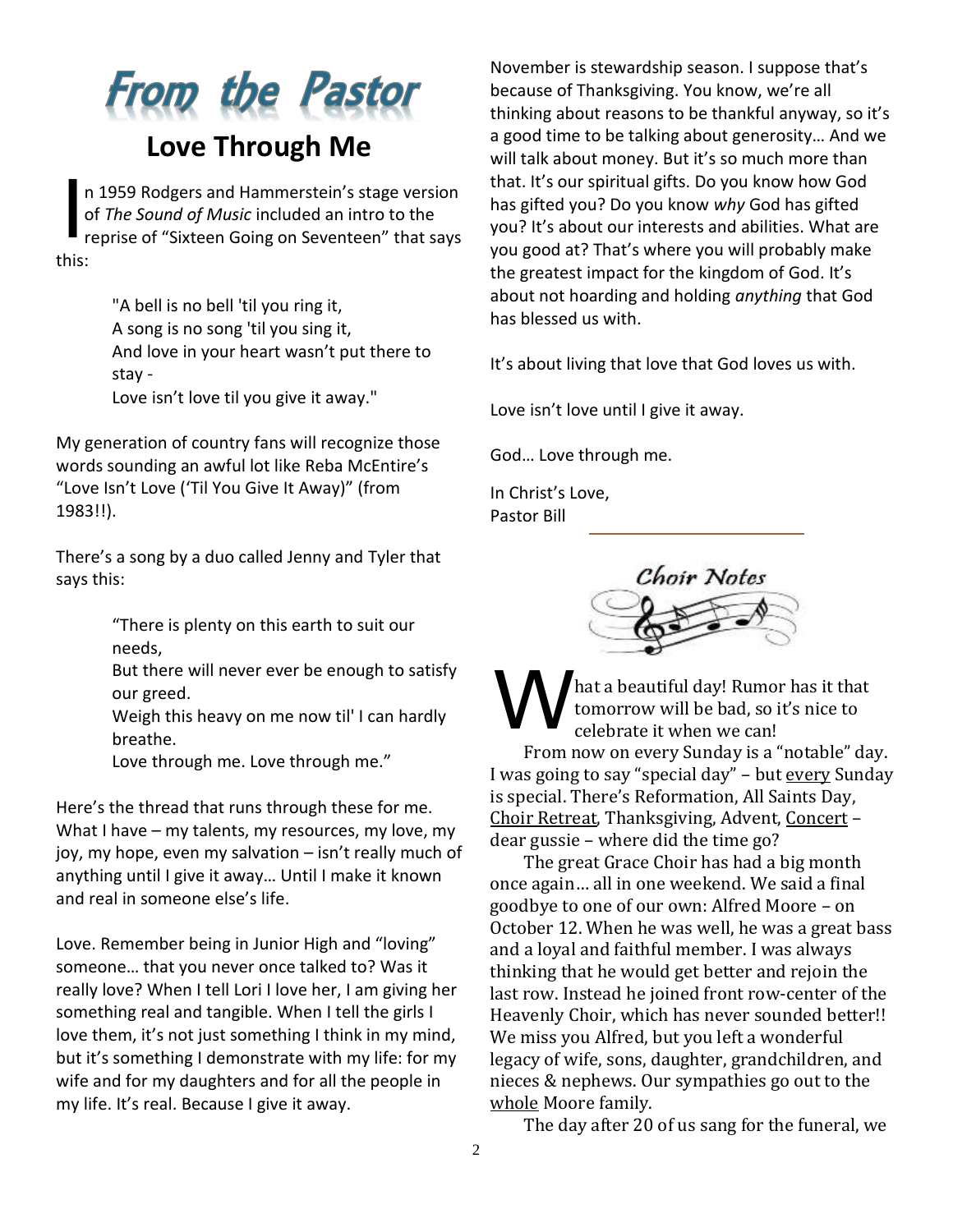sang for Music Sunday, doing 8 anthems. What love and devotion. Thank you to all who sang and to Kris, whose magic fingers never quit. Thanks to Bill, and the Worship committee for the readings and the wonderful receptions – there was one after each service! Thank you, everyone!!

The retreat is November 10 – an afternoon of eating, singing, games, prizes and work. It's always fun. It will be in the choir room.

We will miss Suzette as she has major foot surgery (ow). God bless and heal you quickly, Suzette.

The concert "Because of Love" is December 8 at 3:40. Get here early – so you won't miss a note!

To get your hearts ready for this, why not come to church every Sunday? It's a good way to say "Thank you" for all our blessings. See you in church and have a sumptuous and happy Thanksgiving!!

*Beverly Petersen*

# *From the Director of Congregational Care*

The hills are alive with the sound of music." Do you hear it? Shh. Listen. The wind is playing percussion as the branches thump against each other. Or is the wind playing its own instrument as it blows through the forest? Yet it may be playing cymbals as colorful leaves quake at its direction. Can you hear it now? "T

In our hymnal, page 86, the first verse reads, "Mountains are all aglow with autumn colors so bright; rivers are filled with water, giving life to our days. Golden fields wave their praise to God's bountiful harvest; gratefully, skyward arising, hear our joyous songs of praise." Do you hear it now?

Enjoy the music, the magnificent colors, the aromas and tastes of the gift of autumn & celebration of Thanksgiving. Now you'll sing the Gospel and present the beauty of our Creator God as you reach out to others with the love and life of Jesus Christ. Happy Thanksgiving!

*Grace, mercy and peace, Karen D. Gray*

want to start by thanking Grace Church for welcoming me so warmly. I am very I



excited, humbled, and honored to be working as your Director of Children's Ministries. I was able to attend the Future Forward Conference in Pittsburgh with Pastor Bill, Sue, and Meghan and returned home to my sweet boys with ideas buzzing around in my head and great fervor for this path God has led me down. As I am finding my rhythm and starting to plan events into next year, I pray to our heavenly father that I would be a willing servant and that this ministry would grow in our church. I invite anyone who wants to attend events, whether you have children of your own, know a child who would enjoy the festivities, or feel most comfortable helping on the sidelines. Our next event will be Christmas caroling on Friday, December 6. Details will follow. I will leave you with this tender image of our savior from Mark 9:36-37: "He took a little child whom he placed among them. Taking the child in his arms, he said to them, 'Whoever welcomes one of these little children in my name welcomes me; and whoever welcomes me does not welcome me but the one who sent me.'" Libby Yaegle



ur Halloween parade and program were a lot of fun and we have been talking about fall and how our animal friends prepare for winter. The three year- old class will bring in their teddy bears and we will teach them how to hibernate. November will bring more fun as we learn about Thanksgiving, play in our teepee and sail on the Mayflower. The month will conclude with our O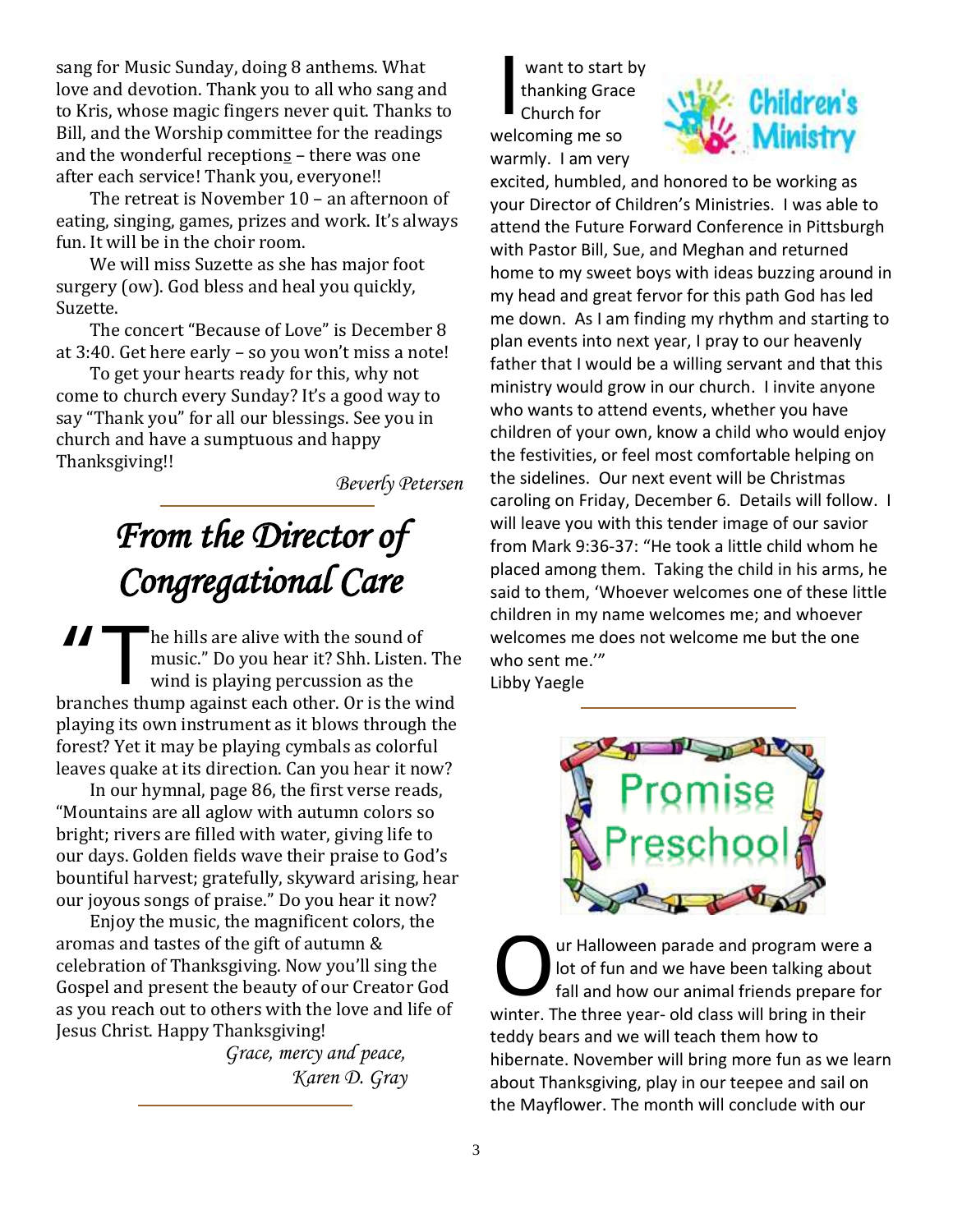Thanksgiving feast where we will share thanks for all of our blessings.

There aren't enough words to express our appreciation for all the support you have given our program this past year. Our RADA Cutlery fundraiser and S.O.C. collections have been an astounding success, which will help our childcare and preschool programs stay on track. Please continue to keep our teachers and children in your prayers.

### **THANK YOU VERY MUCH FOR YOUR SUPPORT!** We want to wish everyone a wonderful November and Happy Thanksgiving! Trish Gentilman & Jessica Rex

ctober was a very busy month at Care with Grace. We had visitors from the City of Warren Police Dept, we went on field trips to the Hatch Patch and McDonalds, and our directors attended the Pennsylvania Early Childhood O



Education Summit at Penn State. Our facility ended October with a Halloween Costume Walk and classroom Halloween parties.

With November here, we are getting ready for our second annual classroom supply drive. Many people donated last year, and we are beyond thankful for everyone's contributions! Santa was able to donate to all our classrooms and the children had a wonderful time opening and using the gifts we received. We will be getting a list of items out as soon as possible for anyone willing to donate.

We will also be selling Cooke Tavern Soups again this year. More information will be coming very soon.

We are looking forward to celebrating the holidays at Care with Grace and with our GUMC family.

Thank you,

Jolee Cradduck & Irene Garris, co-directors



During Worship *9:30 a.m. (0-2 yrs.)* 

*~* 

*11:00 a.m. (0- 5 yrs.)*  **November 3** *–* Becky Fuller **November 10 –** Anna Peterson **November 17 –** Becky Fuller **November 24 –** Anna Peterson



**Our budget the month of September 2019:** *Other income consists of funds from Sunday School,* 

*Room Rental, Bible Studies, Literature Tables, Fitness Ministry, Easter, Christmas, and Misc. Income.*

| <b>BUDGET</b>                                    | 2019                       | 2018      |  |  |  |  |  |  |
|--------------------------------------------------|----------------------------|-----------|--|--|--|--|--|--|
| <b>Other Income:</b>                             | 1,352.60                   | 923.27    |  |  |  |  |  |  |
| Offerings &                                      |                            |           |  |  |  |  |  |  |
| <b>Tithes</b>                                    | <u>30,946.91 30,136.50</u> |           |  |  |  |  |  |  |
| <b>Total Income</b>                              | 32,299.51                  | 31,059.77 |  |  |  |  |  |  |
| <b>Number of Sundays:</b>                        | - 5                        | 5         |  |  |  |  |  |  |
| Borrowed                                         | 0                          | 0         |  |  |  |  |  |  |
| <b>Expense:</b>                                  | 34,356.01 33,153.24        |           |  |  |  |  |  |  |
| Attendance:                                      | 977                        | 1,068     |  |  |  |  |  |  |
| <b>Connectional Apportionments</b>               |                            |           |  |  |  |  |  |  |
| <b>Obligation-</b> 3,330.00                      |                            |           |  |  |  |  |  |  |
| <b>Paid to date</b> 29,970.00                    |                            |           |  |  |  |  |  |  |
| Ahead (Behind)                                   |                            |           |  |  |  |  |  |  |
| Percent of year to date paid 75%                 |                            |           |  |  |  |  |  |  |
| His income: Was \$1,239.74 higher in September   |                            |           |  |  |  |  |  |  |
| 2019 compared to September 2018                  |                            |           |  |  |  |  |  |  |
| Our expenses: Were \$1,202.77 higher in          |                            |           |  |  |  |  |  |  |
| September 2019 compared to September 2018        |                            |           |  |  |  |  |  |  |
| <b>Nine Month Review</b>                         |                            |           |  |  |  |  |  |  |
| <b>Income:</b> January – September \$280,825.15  |                            |           |  |  |  |  |  |  |
| <b>Expense:</b> January – September \$301,972.94 |                            |           |  |  |  |  |  |  |
|                                                  |                            |           |  |  |  |  |  |  |

Submitted by: Alice Bonnell, Finance Chair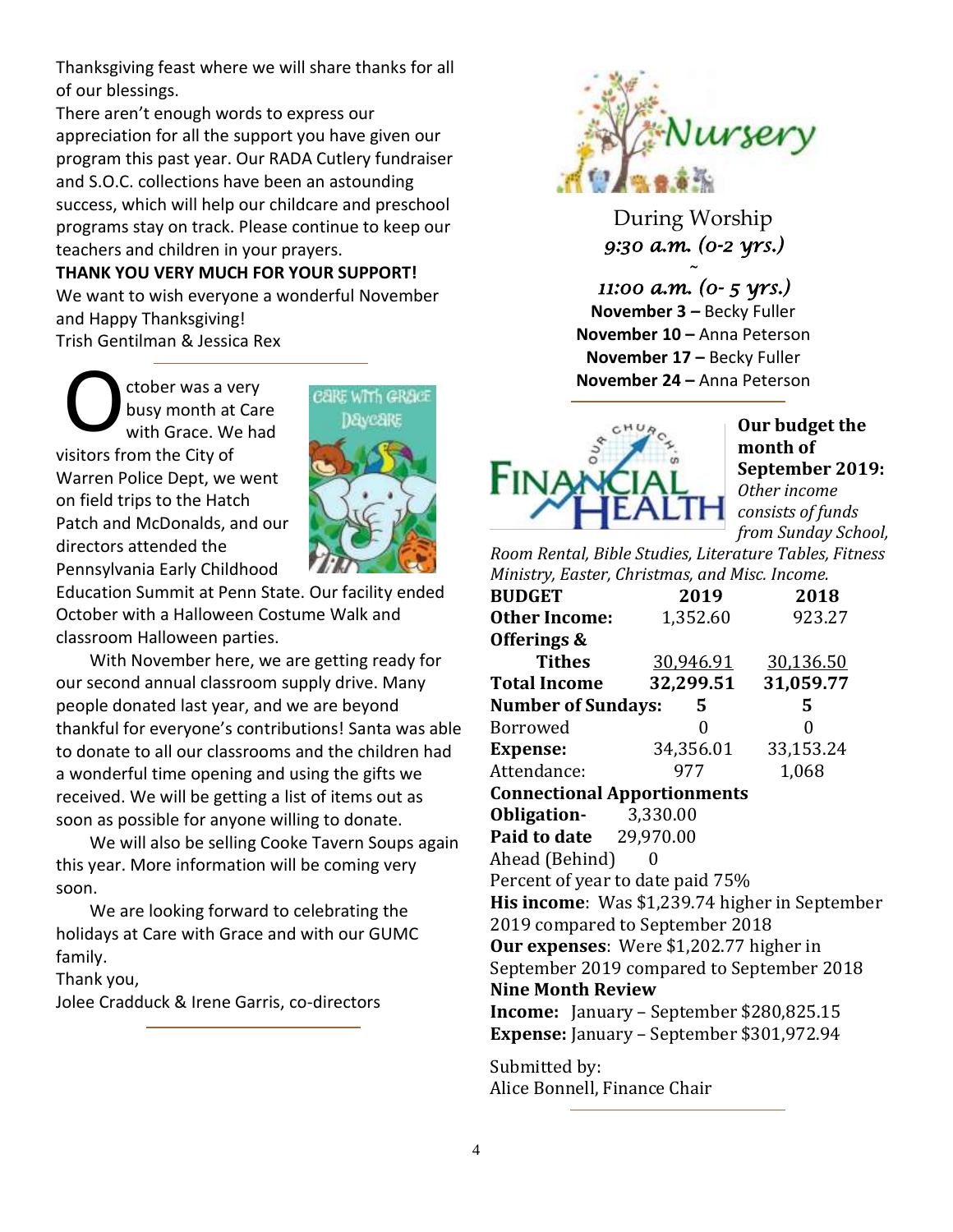### **Flock Talk**



*"And whatever you ask in prayer, you will receive, if you have faith."*

*Matthew 21:22*

The five "Ws" of prayer: who, what, when, where and why?

Who? You and me. A congregation who prays together, and for one another.

What? Our faith. We believe in our prayers being heard and answered.

When? In His time, according to His knowledge and wisdom.

Where? Wherever we are, as often as we hear, feel, or see a need.

Why? We pray not only because we are suffering, but because Christ suffered for us.

Blessings to all,

Sue Toombs, Lay Leader

Lori, Rachel, Elie and I want to thank everyone for your



prayers, your support and your encouragement. We are so blessed to serve here alongside you all, and you continue to bring joy to us! Thank you!

Pastor Bill



Dear Church family, Thank you so very much for your prayers and many acts of kindness during our loss

and illness of Alfred Moore. Your Christian comfort has been invaluable! Please continue to honor his memory and "brighten the corner where you are." Thank you! The Moore family

Men's Ministry would like to thank everyone at Grace Church for all of your support and prayers. You helped make the Men's Event a



success. A special thanks to our 4 speakers, Pastor Bill Beatty, Dr. Jerry Schoenborn, Pastor Rick Hamrick, and Pastor Doug McCracken. With a special thanks to our office staff, Mary Quiggle-Pickering and Meghan Brooker.

**General Fund For: Samuel B. Reed By: Lori Toth**





It's Operation Christmas Child time! Boxes and info are in Wesley Parlor. Deadline for boxes is **November 17th**.

The Ruth M. Smith Center Circle will be packing shoeboxes on Thursday, November 7 at 9 am in Higginbotham Hall. If you would like to donate items for the Circle to pack, you can put them in the tote in the hall right outside the sanctuary heading toward the front lobby on the parking lot side (please check the brochure for permitted items). If you do not want to buy items, money donations can be left at the church office or given to Marge Smith or Linda Knapp. Any and all help that day would also be appreciated.

### **COVERED BY GRACE**

Soon, the clotheslines will appear outside the front of the church, and we, the congregation of Grace, will supply hats, mittens, gloves,



and scarves to be hung on those clotheslines as a ministry to the Warren community. Hats, mittens, and gloves are especially needed, but scarves are used also. Covered by Grace runs from November through February 2020. Please keep those clothing items coming throughout the winter.

The Outreach team will be hosting a rummage sale



at Grace on **November 2nd** from 8 am until 2 pm to raise

funds for the UMC Camp Campaign. Clear out some space and donate your usable items. Kids clothes are welcome, but please no adult clothes. You can drop off items in Higginbotham Hall on Friday November 1st from 4 pm - 6 pm. Please contact Chuck Keeports @ 814-688-8534 for more info.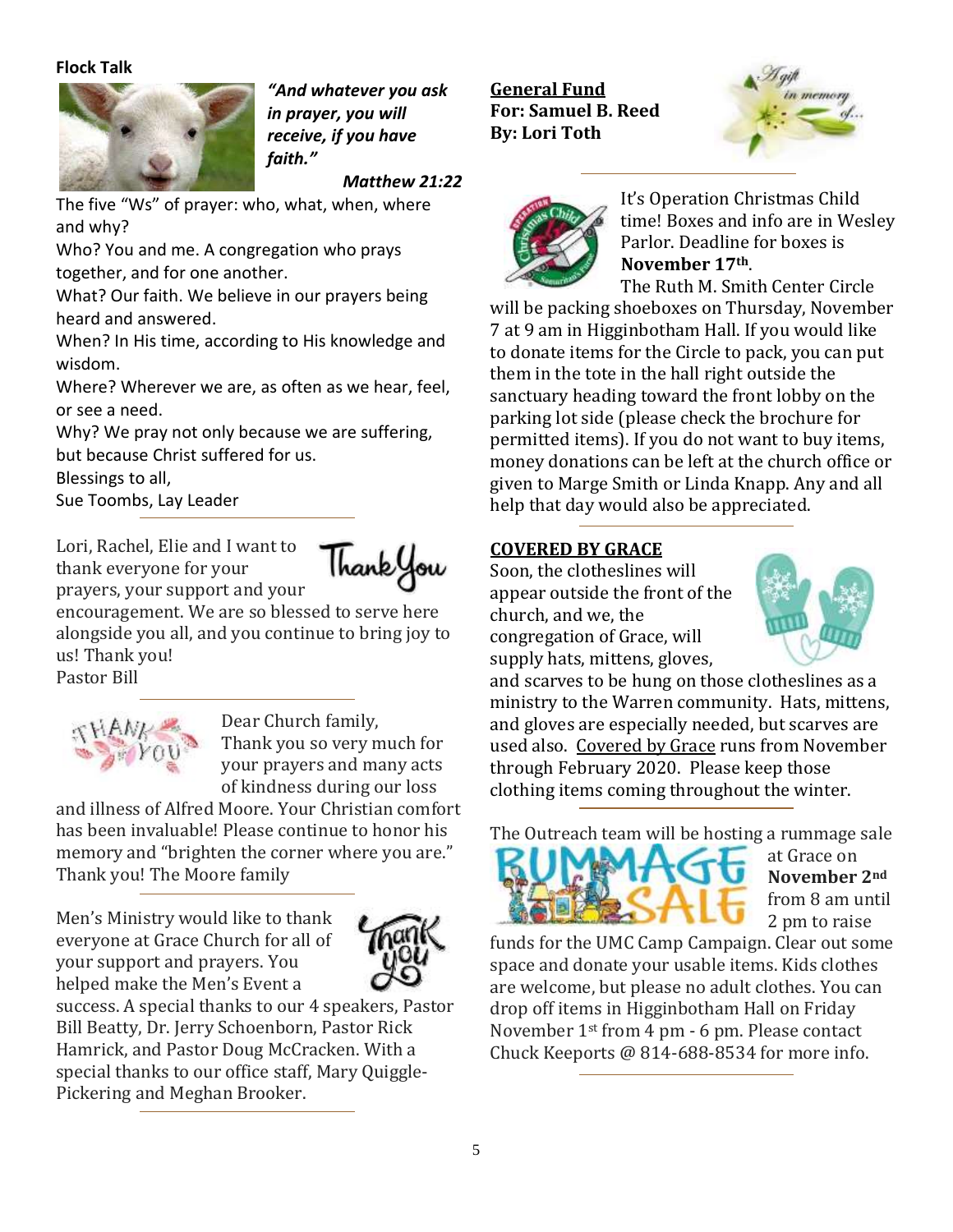The community Thanksgiving dinner will be taking place in Higginbotham Hall on November 28 at noon. Take outs will be available starting at 1. Please RSVP with the office



723-9440 to save your spot. Volunteer sign-up sheets will be in Wesley Parlor soon. A huge thank you goes to Sheryl Richards for her time and dedication to this Outreach ministry.



Sunday, November 24<sup>th</sup> after 11:00 service. Please plan to join everyone in the decorating of the

church. Fellowship and fun for the entire family!

The Grace Church Food Pantry is in need of **spaghetti, spaghetti sauce, mac & cheese, and soup** at this time**.** Thank you to all who contribute to the Grace Church Food Pantry!



# *November Worship Assistants*



*Advisors*: *Linda Knapp 726-1199 Sheryl Richards 726-3876*

**November 3 –** AJ Slattery & Ryan Egger **November 10 –** Tymber Barr & Alanna Byrd **November 17 –** Kylie Jurkowski & Bella Egger **November 24 –** Adelaide & Charlotte Keeports



 **Items for the December Newsletter need to be delivered to Mary in the Church office [\(mary@graceumcwarren.com\)](mailto:mary@graceumcwarren.com) by Friday, November 15. Thank you!**



**November 1 – Becky Gnage November 2 – Marge Smith November 3 – Megan Curren, Kevin Werner November 4 – Casey Eaker, Lilly Berdine November 5 – David Cassidy, Nichole Webb November 6 – Gary Trisket, Caleb Hellman, Paige Conklin, Lois Strycula November 7 – Kim Messinger, Jan Moore, Melinda Johnson November 9 – Nickole Egger November 10 – Rick Gnage, Carol Mead November 11 – Dave Hunter November 12 – Melissa Tatarski November 13 – Dorothy Robinault November 14 – Madison Manelick, Becky Culbertson November 15 – Nancy Johnson, Lyn Grey, Ken Brady November 16 – Linda Tuttle, Alli Jerman November 17 – Addyson McManigle, Erick Shafer, Charles Keller, Chris Ei, Alicia Vavala November 18 – Barbara Gelotte November 19 – Sarah Nolan, Chad Ball, Kayla Randolph November 20 – Linda Robinault, Emmet Yaegle, Robert Tuttle, Jacob Moore November 22 – Chuck Keeports, Jim Gray November 23 – Will Mead, Colby Fry, Emily Goodwill November 24 – Trish Gentilman November 25 – Heather Morrison, Janey Ickert, RuthAnn Dennis November 27 – D.J. Hahn, Bucky Knapp November 28 – Melanie Barrett, Jim Babcock November 29 – Jakob Rodoski, Charmaine Pearson, Pat Jerman, Marshall Johnson, Elishia Wurst, Martha Anderson**

**November 30 – Luke Green**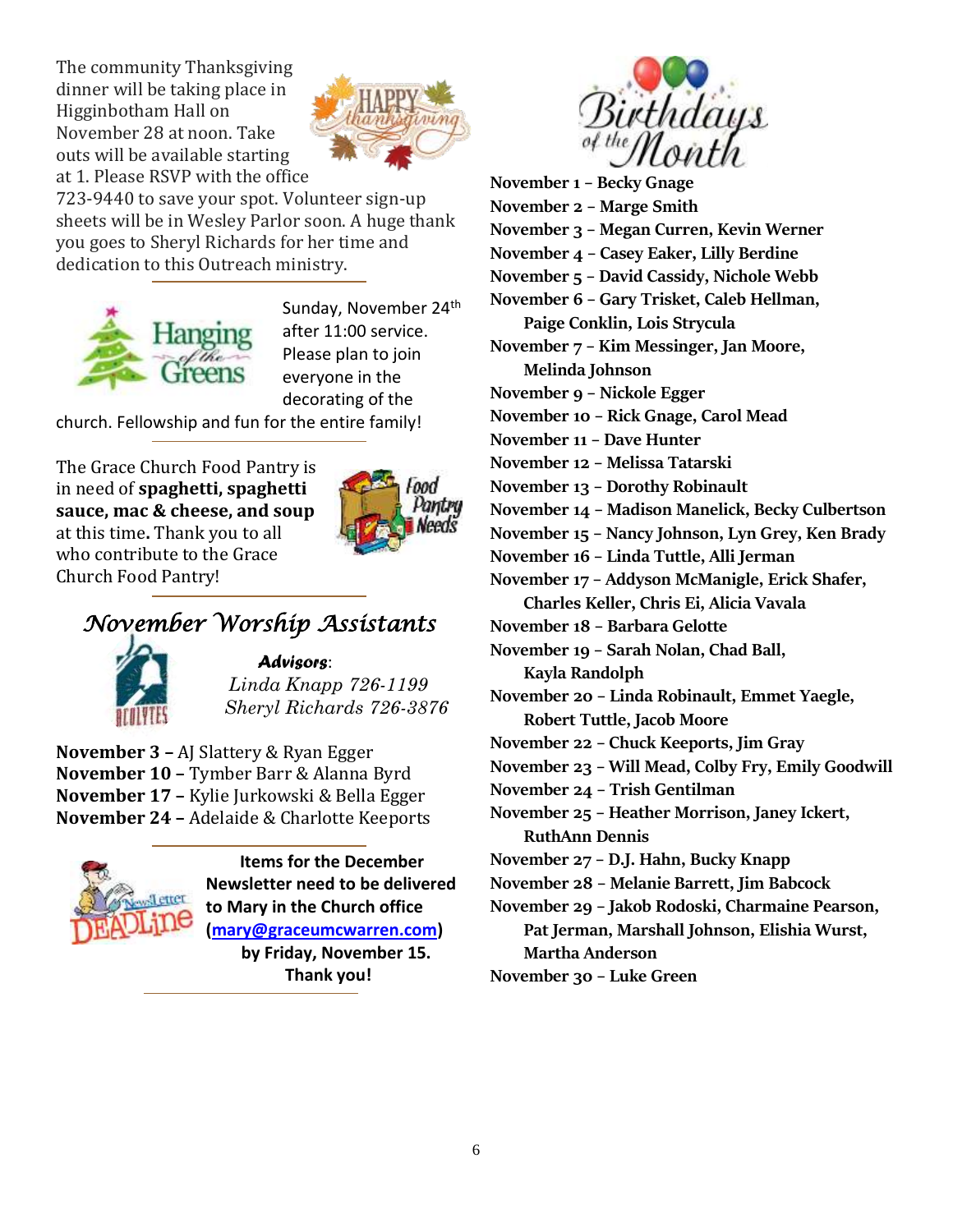

| <b>SUNDAY</b>                                                                                                                                                                                                           | <b>MONDAY</b>                                                                                                                                                                                                                                                                  | <b>TUESDAY</b>                                                                                                                                           | w<br><b>WEDNESDAY</b>                                                                                                                                                                                      | <b>THURSDAY</b>                                                                                                                                                                                                                     | <b>FRIDAY</b>                                                                             | <b>SATURDAY</b>                                |
|-------------------------------------------------------------------------------------------------------------------------------------------------------------------------------------------------------------------------|--------------------------------------------------------------------------------------------------------------------------------------------------------------------------------------------------------------------------------------------------------------------------------|----------------------------------------------------------------------------------------------------------------------------------------------------------|------------------------------------------------------------------------------------------------------------------------------------------------------------------------------------------------------------|-------------------------------------------------------------------------------------------------------------------------------------------------------------------------------------------------------------------------------------|-------------------------------------------------------------------------------------------|------------------------------------------------|
|                                                                                                                                                                                                                         |                                                                                                                                                                                                                                                                                | <b>CARE WITH GRACE</b><br><b>DAYCARE</b><br>is open daily from<br>6:30 am to 6:00 pm<br>located on the first<br>floor (nursery) and<br>the second floor. | <b>PROMISE</b><br><b>PRESCHOOL</b><br>is open Monday,<br>Wednesday, and<br>Thursday from 9:00<br>$-11:30$ am (3-year-<br>olds) and $12:30 -$<br>3:00 pm (4- year-<br>olds) located on the<br>ground floor. |                                                                                                                                                                                                                                     | 10:00 a Yarn<br>Angels<br>12:15 p Christian<br>Yoga<br>4:00 p<br>Rummage Sale<br>Drop-Off | $\overline{2}$<br>8:00a<br><b>Rummage Sale</b> |
| 3<br>8:30/9:30/11:00 a<br>Worship<br>9:00 a Children's<br>Choir<br>9:30 a Agape Sunday<br>School<br>9:45 a Sunday School<br>3:00 p Charge<br>Conference<br>6:30 p Bible Study -<br>The God First Life                   | 4<br>1:15 p Fitness Class<br>5:15 p Christian Yoga<br>6:30 p Gym Reserved<br>6:30 p Library<br>Reserved<br>6:45 p SPRC<br>7:00 p Bible Study -<br>A Year with Tozer<br>7:00 p Eaton Parlor<br>Reserved                                                                         | 5<br>9:00 a Bible Study -<br>A Year with Tozer<br>11:15 a Staff Meeting<br>5:15 p Healing<br>Christian Yoga<br>6:30 p Pickleball                         | 6<br>7:00 a Men's Prayer<br><b>Breakfast</b><br>1:15 p Fitness Class<br>5:15 p Christian Yoga<br>6:00 p Men's<br><i>Rewired</i> Study<br>6:00 p Handbells<br>7:00 p Choir<br>8:15 p Madrigals              | $\overline{7}$<br>9:00a<br>Higginbotham<br><b>Hall Reserved</b><br>3:00 p Wesley<br>Parlor Reserved<br>5:00 p Caregivers'<br><b>Support Group</b><br>6:00 p Disciple<br>6:00 p Pickleball<br>7:00 p AseraCare<br>7:00 p Praise Team | 8<br>10:00 a Yarn<br>Angels<br>12:15 p Christian<br>Yoga                                  | 9                                              |
| 10<br>8:30/9:30/11:00 a<br>Worship<br>9:00 a Children's<br>Choir<br>9:30 a Agape Sunday<br>School<br>9:45 a Sunday School<br>1:00 p Girl Scouts<br>1:00 p Choir Retreat                                                 | 11<br>1:15 p Fitness Class<br>5:15 p Christian Yoga<br>6:30 p Gym Reserved<br>7:00 p Bible Study -<br>A Year with Tozer<br>7:00 p Eaton Parlor<br>Reserved                                                                                                                     | 12<br>9:00 a Bible Study -<br>A Year with Tozer<br>5:15 p Healing<br>Christian Yoga<br>6:30 p Pickleball<br>7:00 p Property<br><b>Trustees</b>           | 13<br>7:00 a Men's Prayer<br><b>Breakfast</b><br>1:15 p Fitness Class<br>5:15 p Christian Yoga<br>6:00 p Men's<br><i>Rewired</i> Study<br>6:00 p Handbells<br>7:00 p Choir<br>8:15 p Madrigals             | 14<br>6:00 p Disciple<br>6:00 p Pickleball<br>7:00 p Praise Team                                                                                                                                                                    | 15<br>10:00 a Yarn<br>Angels<br>12:15 p Christian<br>Yoga                                 | 16                                             |
| 17<br>8:30/9:30/11:00 a<br>Worship<br>9:00 a Children's<br>Choir<br>9:30 a Agape Sunday<br>School<br>9:45 a Sunday School<br>4:00 p Watson Home                                                                         | 18<br>12:00 p Caregivers'<br><b>Support Group</b><br>1:15 p Fitness Class<br>5:15 p Christian Yoga<br>6:00 p Childcare<br>6:30 p Gym Reserved<br>7:00 p Outreach/<br>Witness<br>7:00 p Worship<br>7:00 p Bible Study -<br>A Year with Tozer<br>7:00 p Eaton Parlor<br>Reserved | 19<br>9:00 a Bible Study -<br>A Year with Tozer<br>11:15 a Staff Meeting<br>5:15 p Healing<br>Christian Yoga<br>6:30 p Pickleball<br>7:00 p Education    | 20<br>7:00 a Men's Prayer<br><b>Breakfast</b><br>1:15 p Fitness Class<br>5:15 p Christian Yoga<br>6:00 p Men's<br><i>Rewired</i> Study<br>6:00 p Handbells<br>7:00 p Choir<br>8:15 p Madrigals             | 21<br>6:00 p Disciple<br>6:00 p Pickleball<br>7:00 p Praise Team                                                                                                                                                                    | 22<br>10:00 a Yarn<br>Angels<br>12:15 p Christian<br>Yoga                                 | 23<br>11:00 a Wesley<br>Parlor Reserved        |
| 24<br>8:30/9:30/11:00 a<br>Worship<br>9:00 a Children's<br>Choir<br>9:30 a Agape Sunday<br>School<br>9:45 a Sunday School<br>12:00 p Hanging of<br>the Greens<br>1:00 p Girl Scouts<br>6:00 p Winger Parlor<br>Reserved | 25<br>1:15 p Fitness Class<br>5:15 p Christian Yoga<br>6:30 p Gym Reserved<br>$7:00$ p Bible Study $-$<br>A Year with Tozer<br>7:00 p Eaton Parlor<br>Reserved                                                                                                                 | 26<br>9:00 a Bible Study $-$<br>A Year with Tozer<br>5:15 p Healing<br>Christian Yoga<br>6:30 p Pickleball                                               | 27<br>7:00 a Men's Prayer<br><b>Breakfast</b><br>1:15 p Fitness Class<br>5:15 p Christian Yoga<br>$6:00 p$ Men's<br>Rewired Study<br>6:00 p Handbells<br>7:00 p Choir<br>8:15 p_Madrigals                  | 28 Office<br>Closed<br>12:00 p<br>Thanksgiving<br>Community<br><b>Dinner</b>                                                                                                                                                        | 29 Office<br>Closed<br>12:15 p Christian<br>Yoga                                          | 30                                             |